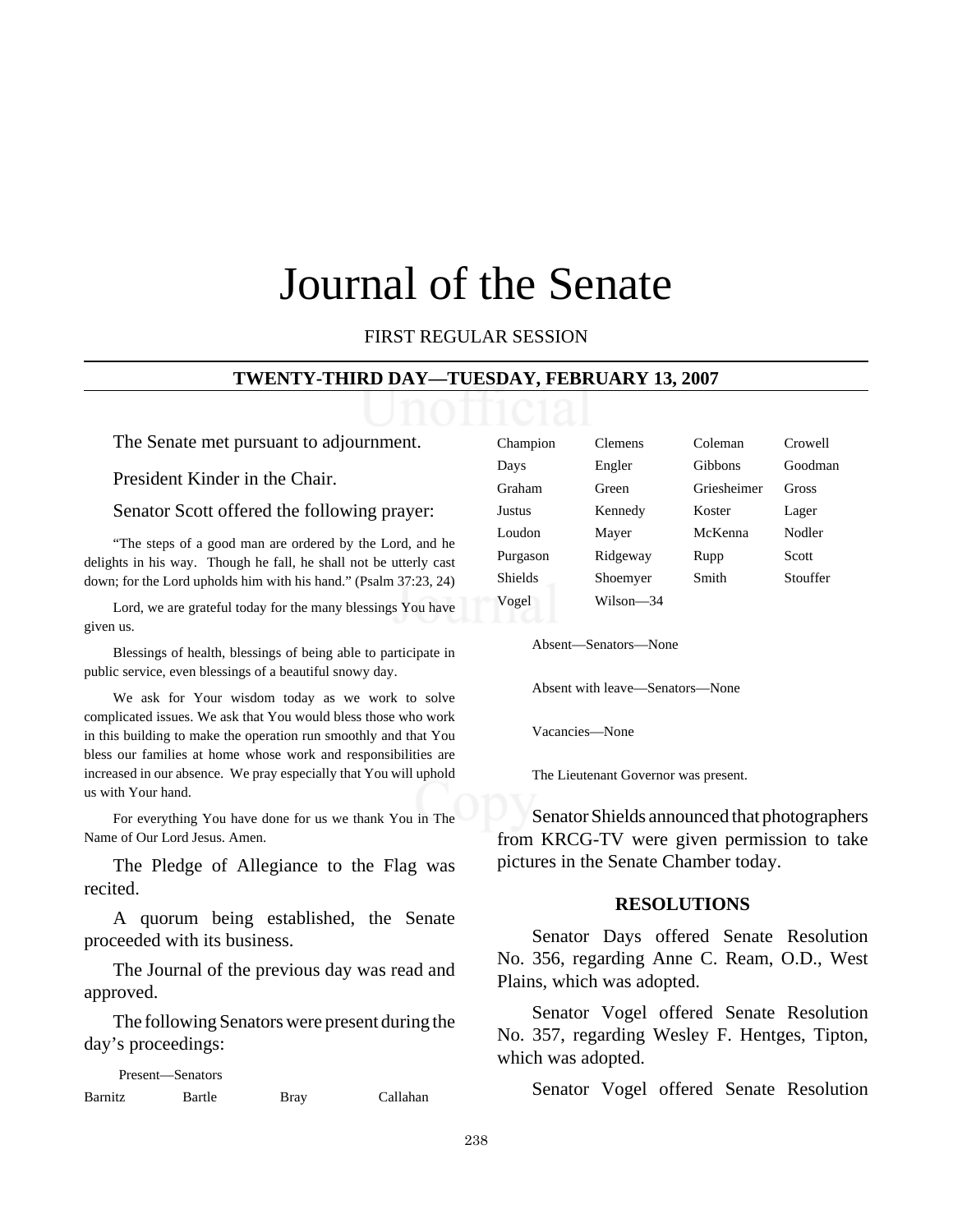No. 358, regarding Larry G. Wyrick, Tuscumbia, which was adopted.

Senator Vogel offered Senate Resolution No. 359, regarding Marion Davis McMillan, Jefferson City, which was adopted.

Senator Crowell offered Senate Resolution No. 360, regarding the Southeast Missourian Building, Cape Girardeau, which was adopted.

#### **CONCURRENT RESOLUTIONS**

Senators Barnitz, Callahan, Shoemyer, Purgason, Rupp, Green, Griesheimer, Engler and Loudon offered the following concurrent resolution:

#### SENATE CONCURRENT RESOLUTION NO. 15

Whereas, President George W. Bush established the Security and Prosperity Partnership (SPP) of North America, with the nations of Mexico and Canada on March 23, 2005; and

Whereas, a television reporter asked President Bush on March 23, 2005, whether in light of the European Union, the SPP was a step towards continental integration and he responded, "...So that the vision that you asked about in your question as to what kind of union might there be, I see one based upon free trade, that would then entail commitment to markets and democracy, transparency, rule of law..."; and

Whereas, the gradual creation of such a North American Union from a merger of the United States, Mexico, and Canada would be a direct threat to the Constitution and national independence of the United States, and imply an eventual end to national borders within North America; and

Whereas, a White House news release confirmed the continuing existence of the SPP and its "ongoing process of cooperation" on March 31, 2006; and

Whereas, Congressman Ron Paul has written that a key to the SPP plan is an extensive new NAFTA superhighway: "[U]nder this new 'partnership', a massive highway is being planned to stretch from Canada to Mexico, through the state of Texas."; and

Whereas, this trilateral partnership to develop a North American Union has never been presented to Congress as an agreement or treaty, and has had virtually no congressional oversight; and

Whereas, state and local governments throughout the United States would be negatively impacted by the SPP/North American Union process, such as the "open borders" vision of the SPP, eminent domain takings of private property along the planned superhighways, and increased law enforcement problems along those same superhighways:

Now, therefore, be it resolved that the members of the Senate of the Ninety-fourth General Assembly, First Regular Session, the House of Representatives concurring therein, hereby urge and petition the Congress of the United States to use all of its efforts, energies, and diligence to withdraw the United States from any further participation in the Security and Prosperity Partnership of North America and any other bilateral or multilateral activity, however named, which seeks to advance, authorize, fund, or in any way promote the creation of any structure to accomplish any form of a North American Union as herein described; and

Be it further resolved that the Secretary of the Missouri Senate be instructed to prepare properly inscribed copies of this resolution for each member of the Missouri Congressional delegation.

Senator Scott offered the following concurrent resolution:

#### SENATE CONCURRENT RESOLUTION NO. 16

WHEREAS, we recognize that Missouri is comprised of many hard-working, tax-paying, lawfully present immigrants who embody values shared by their Missouri neighbors; and

WHEREAS, lawfully present immigrants contribute positively to the rich cultural heritage of this nation and state; and

WHEREAS, since illegal immigrants are in violation of federal law through their mere presence in this country, other benefits conferred under federal law including the distribution of compensation through our country's social programs should not befall such individuals; and

WHEREAS, we recognize that the Social Security program is becoming increasingly depleted financially and that extending benefits to illegal immigrants will have a deleterious effect on the ability of the system to pay beneficiaries who have contributed to the system through years of gainful and legal employment:

NOW THEREFORE BE IT RESOLVED that the members of the Missouri Senate, Ninety-Fourth General Assembly, First Regular Session, the House of Representatives concurring therein, hereby call on Congress for a unified voice in opposing legislation or any other agreement that proposes to extend Social Security benefits to illegal immigrants who are not lawfully present in the United States and in so being, stand in violation of federal law; and

BE IT FURTHER RESOLVED that the Secretary of the Missouri Senate be instructed to prepare properly inscribed copies of this resolution for the President of the United States and the members of the Missouri Congressional Delegation.

Senator Rupp offered the following concurrent resolution:

SENATE CONCURRENT RESOLUTION NO. 17

WHEREAS, the Securities and Exchange Commission has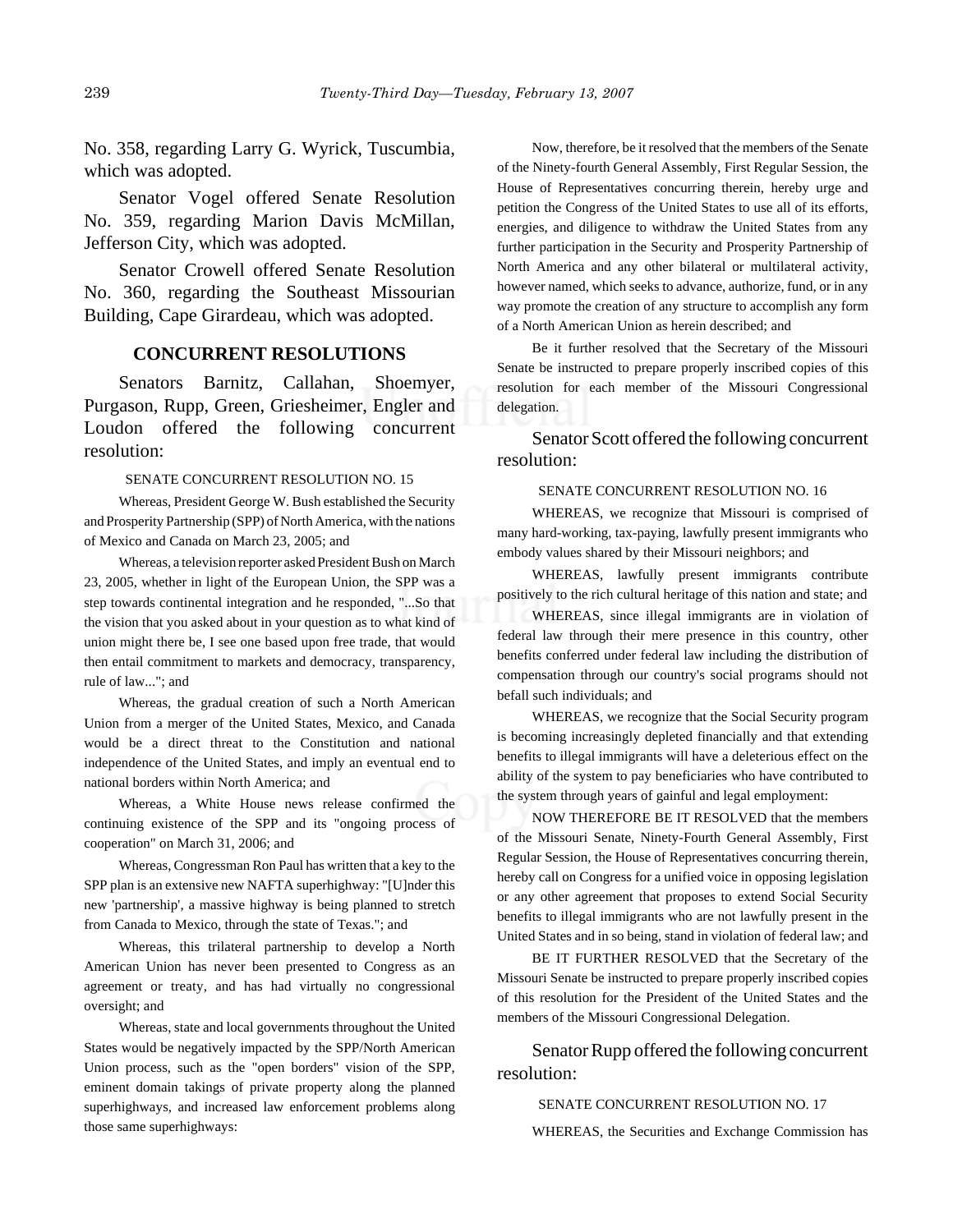determined that business activities in U.S.-sanctioned terroristsponsoring states can materially harm the share value of foreign companies that may be held in portfolio by Missouri's public retirement systems; and

WHEREAS, U.S. publicly traded companies are not allowed to do business in or with U.S. State Department-designated terroristsponsoring states; and

WHEREAS, Missouri's public pension systems currently invest on behalf of the citizens of Missouri in foreign publicly traded companies that may be at risk due to such ties to terrorism; and

WHEREAS, the General Assembly of the State of Missouri views state investments in foreign publicly traded companies that have business operations in or with U.S. State Departmentdesignated terrorist-sponsoring states as putting at risk the pensions of its dedicated public employees; and

WHEREAS, the exclusion of companies with such ties to terrorism from public portfolios will help protect Missouri's public pension systems from investment losses related to such business activities and could improve the performance of these public funds; and

WHEREAS, the General Assembly of the State of Missouri finds it unconscionable for the State of Missouri to invest in companies whose business activities benefit nations that are egregious violators of human rights and known sponsors of terrorism and that, according to the U.S. government, are developing weapons of mass destruction and delivery capabilities:

NOW, THEREFORE, BE IT RESOLVED that the members of the Missouri Senate, Ninety-Fourth General Assembly, First Regular Session, the House of Representatives concurring therein, hereby calls on the public retirement funds of Missouri to immediately enact all necessary provisions and take all necessary actions to ensure that no funds of the State of Missouri are invested in entities that have direct business operations with the U.S. State Department-designated terrorist-sponsoring states; and

BE IT FURTHER RESOLVED that the Secretary of the Missouri Senate be instructed to prepare a properly inscribed copy of this resolution for the Governor.

Senators Gibbons and Coleman offered the following concurrent resolution:

#### SENATE CONCURRENT RESOLUTION NO. 18

WHEREAS, Section 21.760 of the Revised Statutes of Missouri provides that during the regular legislative session which convenes in an odd-numbered year, the General Assembly shall, by concurrent resolution, employ an independent certified public accountant or certified public accounting firm to conduct an audit examination of the accounts, functions, programs, and management of the State Auditor's office:

NOW THEREFORE BE IT RESOLVED that the members of the Missouri Senate, Ninety-Fourth General Assembly, First Regular Session, the House of Representatives concurring therein, hereby authorize the employment of an independent certified public accountant or certified public accounting firm pursuant to the provisions of Section 21.760; and

BE IT FURTHER RESOLVED that the audit examination be made in accordance with generally accepted auditing standards, including such reviews and inspections of books, records and other underlying data and documents as are necessary to enable the independent certified public accountant performing the audit to reach an informed opinion on the condition and performance of the accounts, functions, programs, and management of the State Auditor's Office; and

BE IT FURTHER RESOLVED that upon completion of the audit, the independent certified public accountant make a written report of his or her findings and conclusions, and supply each member of the General Assembly, the Governor, and the State Auditor with a copy of the report; and

BE IT FURTHER RESOLVED that the cost of the audit and report be paid out of the joint contingent fund of the General Assembly; and

BE IT FURTHER RESOLVED that the Commissioner of Administration bid these services, at the direction of the General Assembly, pursuant to state purchasing laws; and

BE IT FURTHER RESOLVED that the Secretary of the Missouri Senate be instructed to prepare a properly inscribed copy of this resolution for the Commissioner of Administration.

#### **INTRODUCTION OF BILLS**

The following Bills were read the 1st time and ordered printed:

#### **SB 497**–By Scott.

An Act to repeal sections 58.500, 58.510, 110.130, 110.140, and 110.150, RSMo, and to enact in lieu thereof five new sections relating to county treasurers.

#### **SB 498**–By Scott.

An Act to repeal section 337.510, RSMo, and to enact in lieu thereof one new section relating to professional counselors.

#### **SB 499**–By Engler and Clemens.

An Act to repeal section 142.028, RSMo, and to enact in lieu thereof one new section relating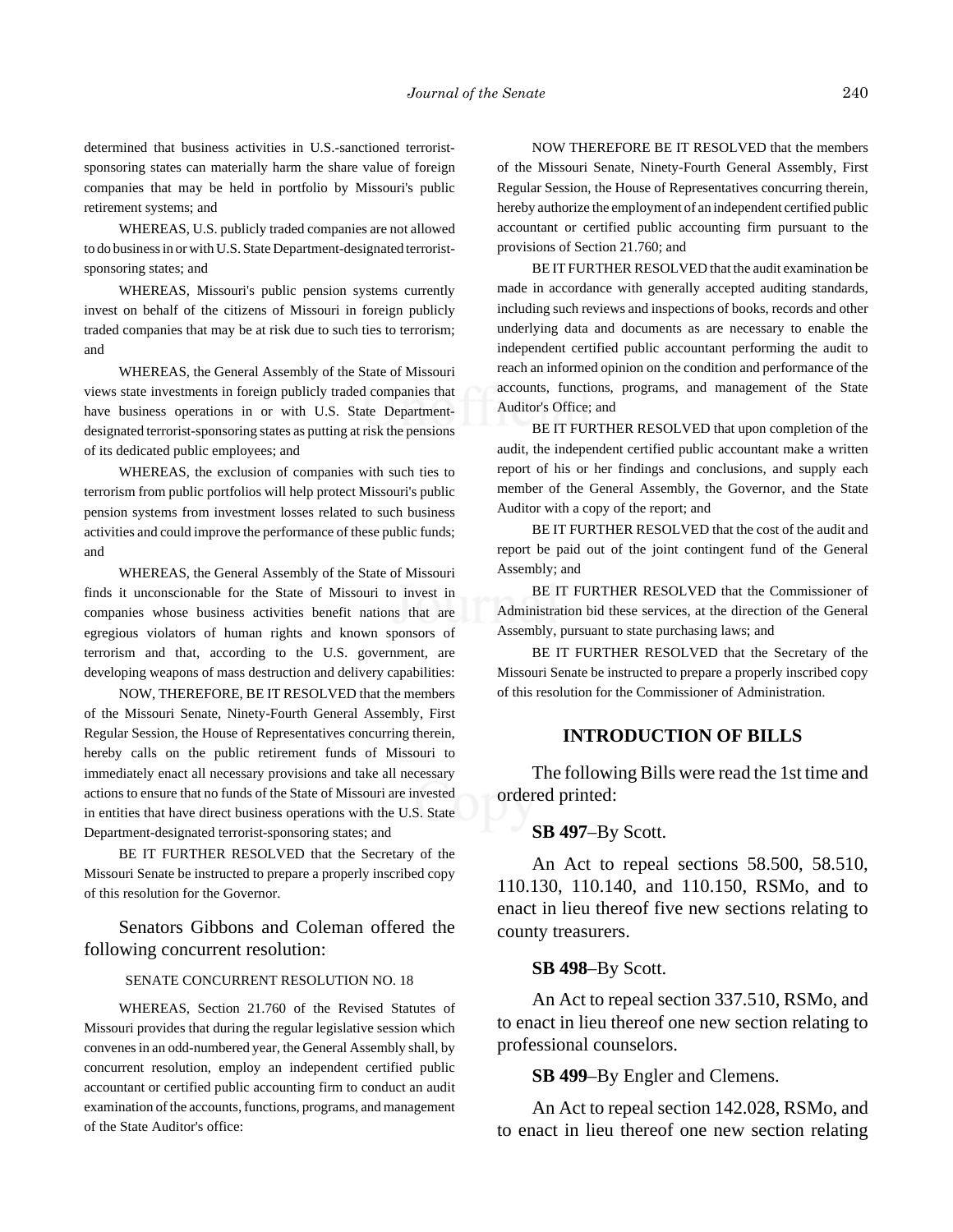to qualified bio-mass.

**SB 500**–By Koster.

An Act to amend chapter 287, RSMo, by adding thereto one new section relating to worker's compensation for public safety workers.

**SB 501**–By Koster.

An Act to amend chapter 142, RSMo, by adding thereto one new section relating to motor fuel tax exemptions.

#### **SB 502**–By Koster.

An Act to authorize the conveyance of property owned by the state in Johnson County to the City of Warrensburg.

**SB 503**–By Clemens.

An Act to repeal sections 135.800, 135.805, 348.430, and 348.432, RSMo, and to enact in lieu thereof four new sections relating to agricultural tax credits.

# **SENATE BILLS FOR PERFECTION**

At the request of Senator Mayer, **SB 339**, with **SCS**, was placed on the Informal Calendar.

**SB 255**, **SB 249** and **SB 279**, with **SCS**, were placed on the Informal Calendar.

At the request of Senator Mayer, **SB 46**, with **SCS**, was placed on the Informal Calendar.

At the request of Senator Shields, **SB 161**, with **SCS**, was placed on the Informal Calendar.

At the request of Senator Wilson, **SB 107** was placed on the Informal Calendar.

At the request of Senator Bartle, **SB 27** was placed on the Informal Calendar.

Senator Nodler moved that **SB 389**, with **SCS**, be taken up for perfection, which motion prevailed.

**SCS** for **SB 389**, entitled:

# SENATE COMMITTEE SUBSTITUTE FOR SENATE BILL NO. 389

An Act to repeal sections 160.254, 173.005, 173.200, 173.203, 173.205, 173.210, 173.215,

173.220, 173.225, 173.230, 173.616, 173.810, 173.813, 173.816, 173.820, 173.825, 173.827, 173.830, and 313.835, RSMo, and to enact in lieu thereof eighteen new sections relating to higher education, with penalty provisions and an emergency clause.

Was taken up.

Senator Nodler moved that **SCS** for **SB 389** be adopted.

Senator Nodler offered **SS** for **SCS** for **SB 389**, entitled:

# SENATE SUBSTITUTE FOR

# SENATE COMMITTEE SUBSTITUTE FOR SENATE BILL NO. 389

An Act to repeal sections 160.254, 173.005, 173.200, 173.203, 173.205, 173.210, 173.215, 173.220, 173.225, 173.230, 173.616, 173.810, 173.813, 173.816, 173.820, 173.825, 173.827, 173.830, and 313.835, RSMo, and to enact in lieu thereof eighteen new sections relating to higher education, with penalty provisions and an emergency clause.

Senator Nodler moved that **SS** for **SCS** for **SB 389** be adopted.

Senator Nodler offered **SA 1**:

SENATE AMENDMENT NO. 1

Amend Senate Substitute for Senate Committee Substitute for Senate Bill No. 389, Page 14, Section 173.475, Lines 9-20, by striking all of said lines and inserting in lieu thereof the following: "**the Missouri development finance board by the Missouri technology corporation, authorized under section 348.251, RSMo, in an amount equal to fifteen million dollars, and for capital projects at state educational institutions as defined in section 176.010, RSMo, as follows:**

**(1) The Morrow/Garrison project at Central Missouri State University in an amount equal to thirteen million two hundred twentynine thousand dollars;**

**(2) The CORTEX Accelerator Facility at Harris-Stowe State University in an amount**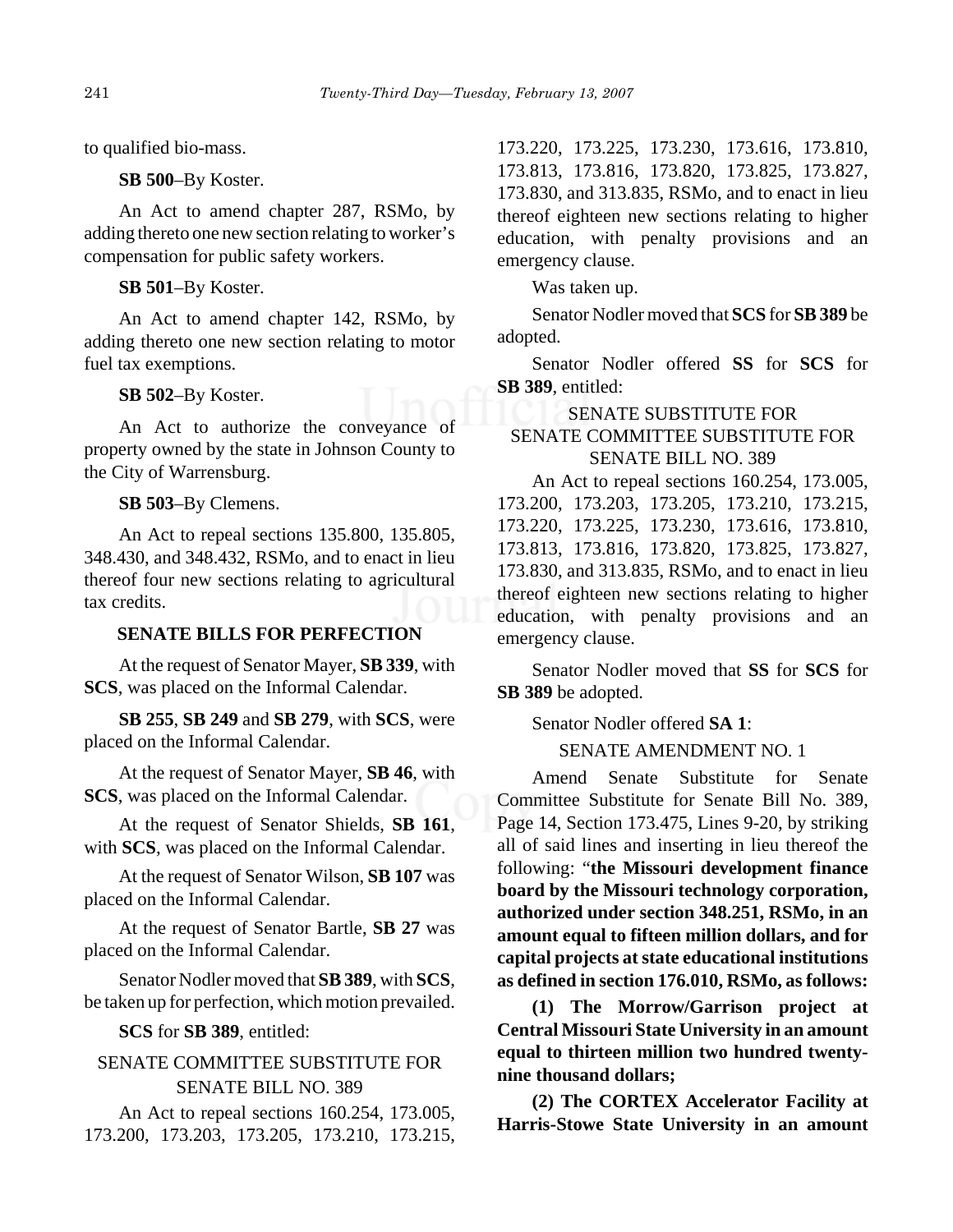**equal to five million five hundred thousand dollars;**

**(3) The Early Childhood and Parent Education Center at Harris-Stowe State University in an amount equal to ten million two hundred twenty-six thousand dollars;**

**(4) The Jason Hall project at Lincoln University in an amount equal to two million nine hundred seventy-four thousand dollars;**

**(5) The Health Sciences Building at Missouri Southern State University in an amount equal to eighteen million nine hundred seventy-six thousand dollars;**

**(6) The Facilities Reutilization Plan at Missouri State University in an amount equal to twenty-nine million seven hundred four thousand dollars;**

**(7) The business incubator at Missouri State University in an amount equal to five million dollars;**

**(8) The Agenstein Science and Math, Phase I project at Missouri Western State University in an amount equal to thirty million one hundred fifteen thousand dollars;**

**(9) The Center for Plant Biologics at Northwest Missouri State University in an amount equal eleven million four hundred thousand dollars;**

**(10) The business incubator at Southeast Missouri State University in an amount equal to four million five hundred thousand dollars;**

**(11) The River Campus at Southeast Missouri State University in an amount equal to seventeen million two hundred thousand dollars;**

**(12) The Pershing Building at Truman State University in an amount equal to twentyone million five hundred fifty-eight thousand dollars;**

**(13) The Health Sciences Research and**

**Education Center at the University of Missouri-Columbia in an amount equal to eighty-five million twenty-nine thousand dollars;**

**(14) The business incubator at the University of Missouri-Columbia in an amount equal to two million dollars;**

**(15) The Plant Science Research Center at the University of Missouri-Columbia in an amount equal to three million dollars;**

**(16) The Greenley Learning and Discovery Park at the University of Missouri-Columbia in an amount equal to two million dollars;**

**(17) The Delta Research Center and Plant Science Greenhouse at the University of Missouri-Columbia in an amount equal to two million dollars;**

**(18) The business incubator at the University of Missouri-Kansas City in an amount equal to twelve million dollars;**

**(19) The Health Sciences Center at the University of Missouri-Kansas City in an amount equal to three million dollars;**

**(20) The School of Dentistry at the University of Missouri-Kansas City in an amount equal to three million four hundred thousand dollars;**

**(21) The Toomey Hall project at the University of Missouri-Rolla in an amount equal to eleven million dollars;**

**(22) The Center for Emerging Technologies II at the University of Missouri-St. Louis in an amount equal to five million five hundred thousand dollars;**

**(23) The Benton/Stadler Halls project at the University of Missouri-St. Louis in an amount equal to eighteen million dollars; and**

**(24) To the twelve public community colleges of this state in amount equal to twelve million dollars to be divided equally among the twelve public community colleges of this state**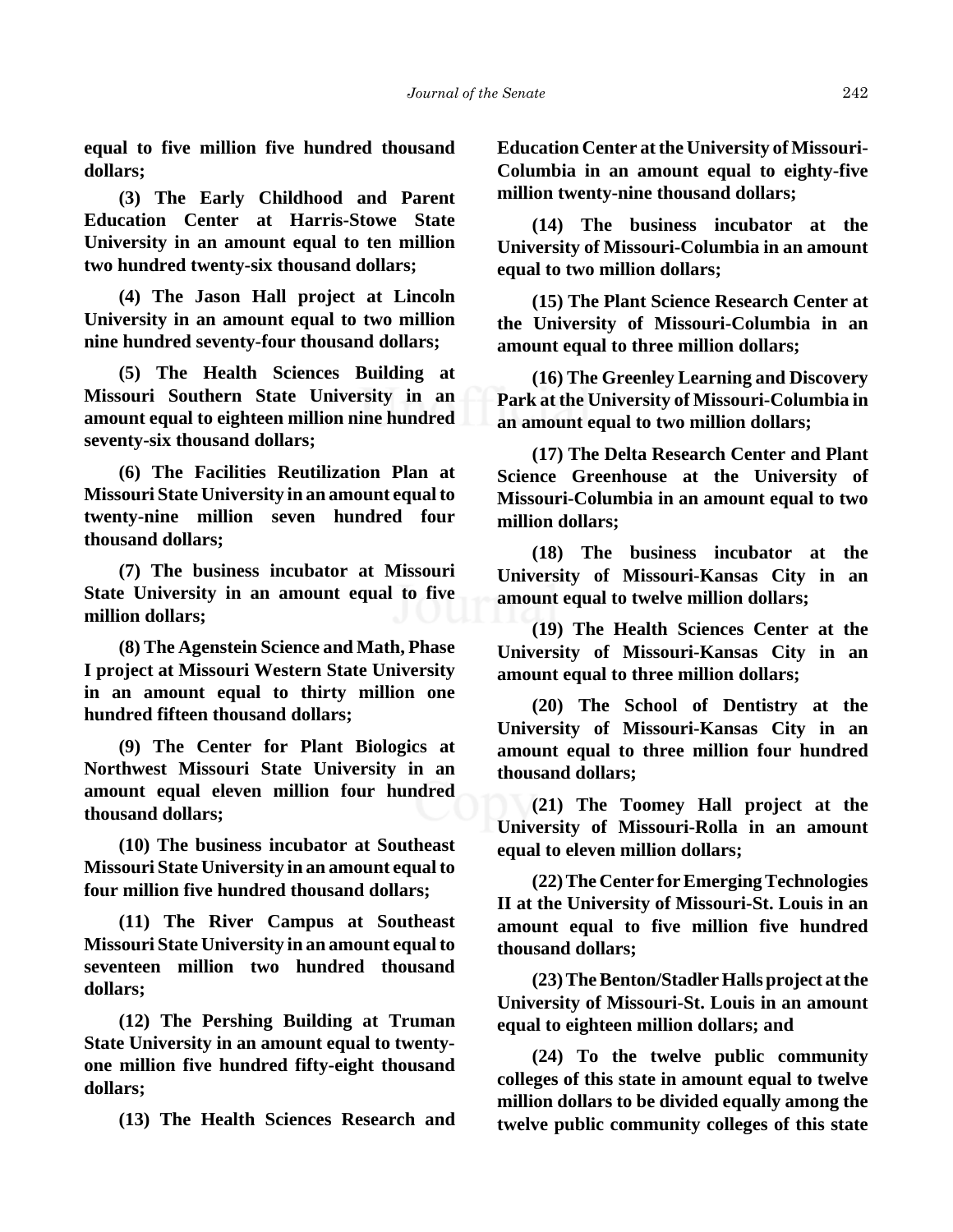**and an amount equal to six million dollars for maintenance and repair at the twelve public community colleges in the following amounts:**

**(a) Crowder College in an amount equal to two hundred one thousand five hundred eighteen dollars;**

**(b) East Central College in an amount equal to two hundred thirty-three thousand nine hundred seven dollars;**

**(c) Jefferson College in an amount equal to three hundred forty-three thousand two hundred five dollars;**

**(d) Metropolitan Community College in an amount equal to one million four hundred twenty-five thousand eight hundred forty dollars;**

**(e) Mineral Area College in an amount equal to two hundred twenty-four thousand eight hundred sixty one dollars;**

**(f) Moberly Area Community College in an amount equal to two hundred twenty-one thousand two hundred forty-three dollars;**

**(g) North Central Missouri College in an amount equal to one hundred eleven thousand three dollars;**

**(h) Ozarks Technical Community College in an amount equal to four hundred thirty thousand six hundred fifty-eight dollars;**

**(i) St. Charles Community College in an amount equal to three hundred twenty-four thousand seven hundred twenty-six dollars;**

**(j) St. Louis Community College in an amount equal to two million fifty thousand two hundred thirty-three dollars;**

**(k) State Fair Community College in an amount equal to two hundred thirty-eight thousand four hundred fourteen dollars;**

**(l) Three Rivers Community College in an amount equal to one hundred ninety-four thousand three hundred ninety-two dollars.**".

Senator Nodler moved that the above amendment be adopted.

Senator Barnitz offered **SSA 1** for **SA 1**, which was read:

# SENATE SUBSTITUTE AMENDMENT NO. 1 FOR SENATE AMENDMENT NO. 1

Amend Senate Substitute for Senate Committee Substitute for Senate Bill No. 389, Pages 13-16, Section 173.475, by striking said section and inserting in lieu thereof the following:

"**173.475. In addition to the purposes and powers set forth in sections 173.350 to 173.445, the authority's purposes shall include the power to transfer certain funds from the authority to the general revenue fund. The funds transferred from the authority to the general revenue fund may be utilized in any manner as determined by the general assembly through the appropriation process.**".

Senator Barnitz moved that the above substitute amendment be adopted.

Senator Gross assumed the Chair.

Senator Scott assumed the Chair.

President Kinder assumed the Chair.

Senator Griesheimer assumed the Chair.

Senator Shields announced that photographers from KMIZ-TV were given permission to take pictures in the Senate Chamber today.

President Kinder assumed the Chair.

Senator Gross assumed the Chair.

Senator Rupp assumed the Chair.

At the request of Senator Nodler, **SB 389**, with **SCS**, **SS** for **SCS**, **SA 1** and **SSA 1** for **SA 1** (pending), was placed on the Informal Calendar.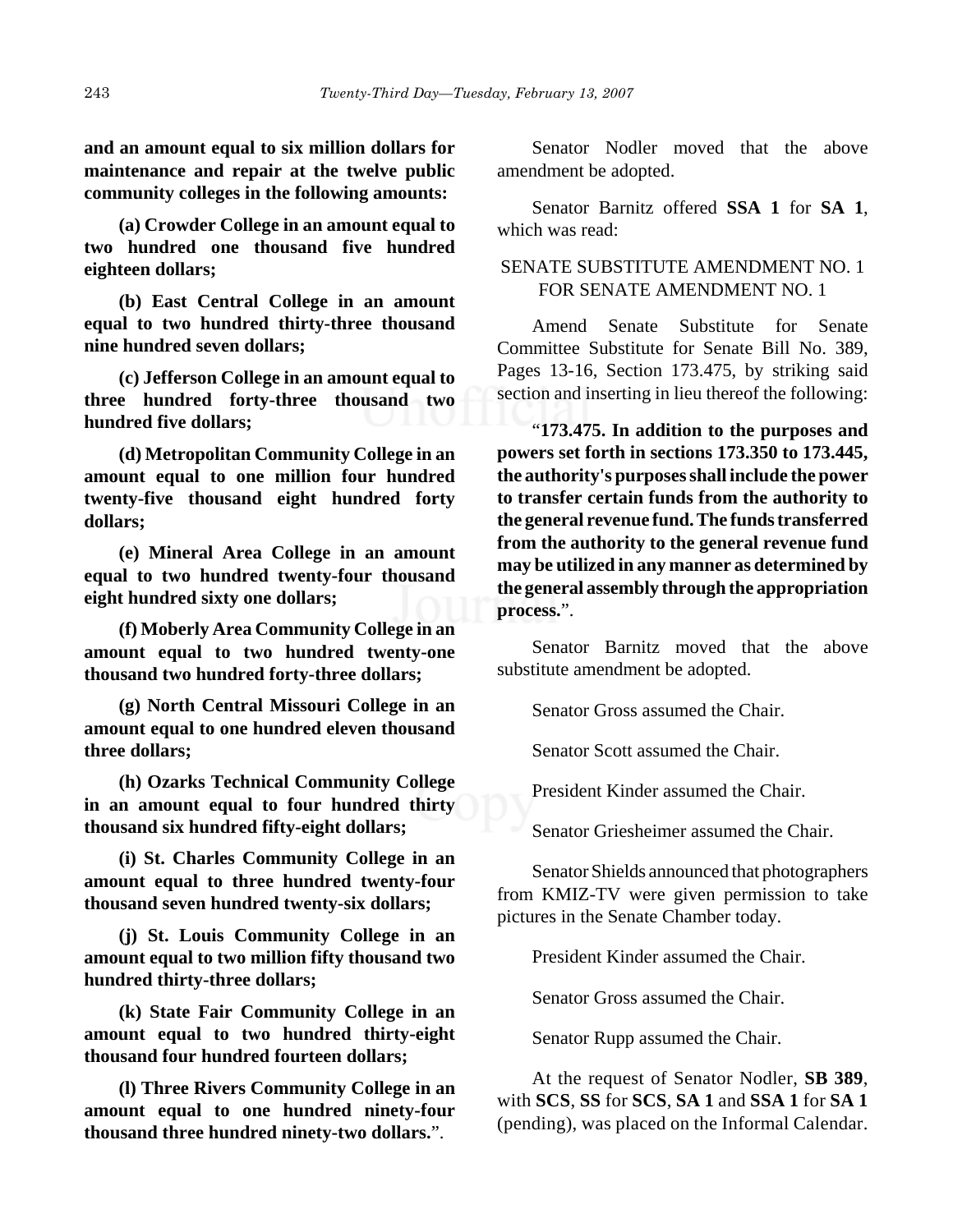## **MESSAGES FROM THE HOUSE**

The following messages were received from the House of Representatives through its Chief Clerk:

Mr. President: I am instructed by the House of Representatives to inform the Senate that the House has taken up and passed **HCS** for **HB 300**, entitled:

An Act to repeal sections 320.200, 320.271, and 320.300, RSMo, and to enact in lieu thereof seven new sections relating to fire protection.

In which the concurrence of the Senate is respectfully requested.

Read 1st time.

Also,

Mr. President: I am instructed by the House of Representatives to inform the Senate that the House has taken up and passed **HCS** for **HB 453**, entitled:

An Act to amend chapter 135, RSMo, by adding thereto one new section relating to income tax credits for donations to food pantries.

In which the concurrence of the Senate is respectfully requested.

Read 1st time.

Also,

Mr. President: I am instructed by the House of Representatives to inform the Senate that the House has taken up and passed **HB 454**, entitled:

An Act to amend chapter 208, RSMo, by adding thereto one new section relating to supplemental food stamp assistance.

In which the concurrence of the Senate is

respectfully requested.

Read 1st time.

Also,

Mr. President: I am instructed by the House of Representatives to inform the Senate that the House has taken up and passed **HB 352**, entitled:

An Act to repeal sections 34.165 and 178.930, RSMo, and to enact in lieu thereof two new sections relating to state purchasing and printing.

In which the concurrence of the Senate is respectfully requested.

Read 1st time.

# **REFERRALS**

President Pro Tem Gibbons referred **SCR 14** to the Committee on Rules, Joint Rules, Resolutions and Ethics.

#### **INTRODUCTIONS OF GUESTS**

Senator Coleman introduced to the Senate, Chelsea Hyatt, Wappapello.

Senator Mayer introduced to the Senate, Kristen Bush, Dexter.

Senator Vogel introduced to the Senate, Avory Werdehausen and Anthony Murphy, Jefferson City; and Avory and Anthony were made honorary pages.

Senator Kennedy introduced to the Senate, members of St. Catherine Girl Scout Troop 2249, St. Louis; and Laura Rottman, Rebbecca Bosch, Kathryn Doder and Natalie Haffner were made honorary pages.

On motion of Senator Shields, the Senate adjourned under the rules.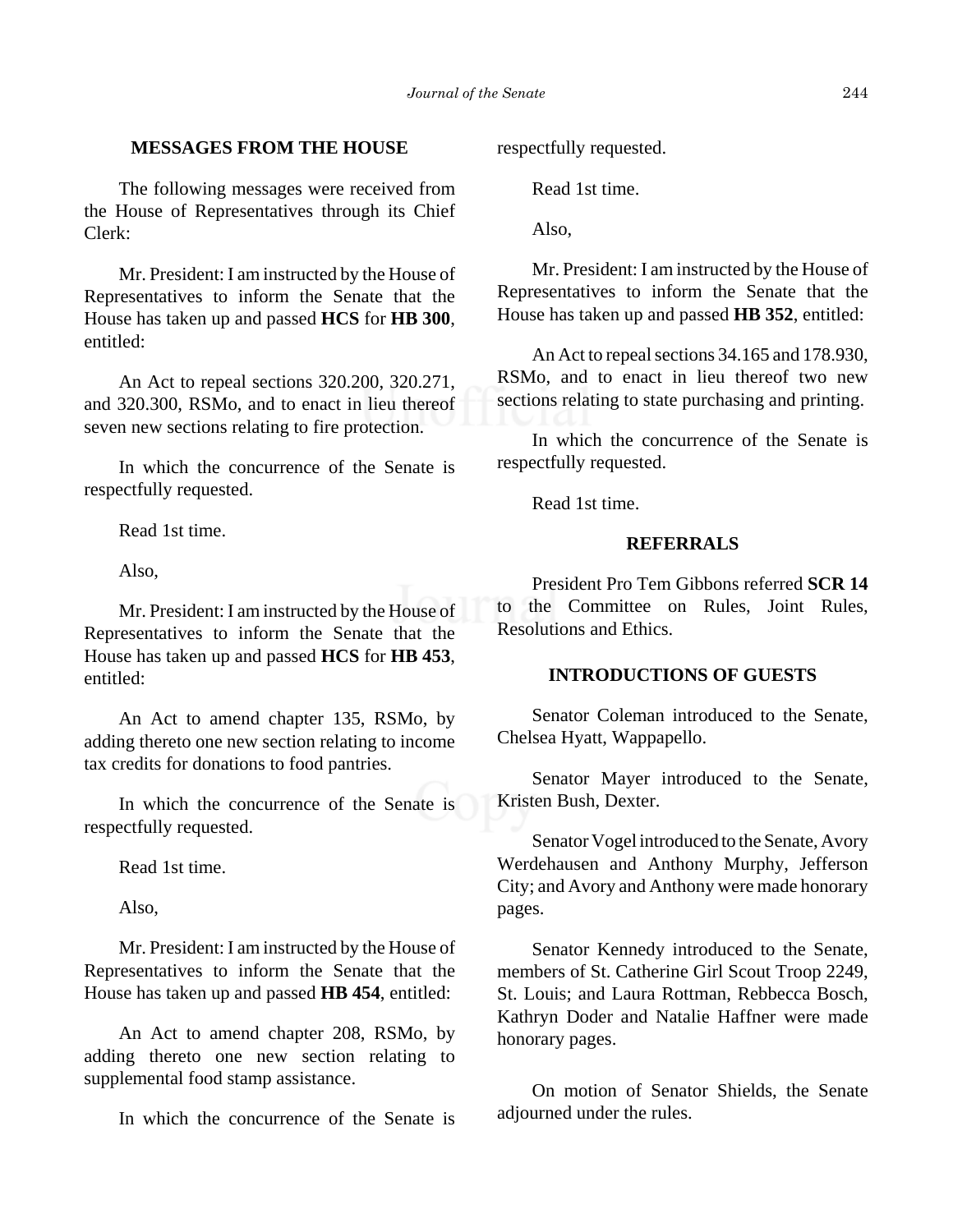# SENATE CALENDAR \_\_\_\_\_\_

## TWENTY-FOURTH DAY–WEDNESDAY, FEBRUARY 14, 2007 \_\_\_\_\_\_

## FORMAL CALENDAR

# SECOND READING OF SENATE BILLS

SB 487-Stouffer SB 488-Clemens SB 489-Clemens SB 490-Mayer SB 491-Ridgeway SB 492-Crowell SB 493-Koster SB 494-Koster SB 495-Koster

SB 496-Koster SB 497-Scott  $\bigcup$   $\bigcap$   $\bigcap$   $\bigcap$   $\bigcap$   $S$ B 498-Scott SB 499-Engler and Clemens SB 500-Koster SB 501-Koster SB 502-Koster SB 503-Clemens SJR 21-Clemens

#### HOUSE BILLS ON SECOND READING

HB 353-Schaaf, et al HCS for HB 300 HCS for HB 453

HB 454-Jetton, et al HB 352-Hobbs, et al

#### SENATE BILLS FOR PERFECTION

SBs 49, 65, 210 & 251-Engler, et al, with SCS SB 287-Crowell and Vogel

SB 384-Coleman and Gibbons, with SCS SB 129-Stouffer and Crowell, with SCS

## INFORMAL CALENDAR

#### SENATE BILLS FOR PERFECTION

SB 27-Bartle and Koster SB 46-Mayer, et al, with SCS SB 107-Wilson SB 161-Shields, with SCS SBs 255, 249 & 279-Loudon, with SCS

SB 284-Griesheimer, et al, with SCS, SS for SCS, SA 5 & SA 4 to SA 5 (pending) SB 339-Mayer, with SCS SB 389-Nodler, et al, with SCS, SS for SCS, SA 1 & SSA 1 for SA 1 (pending)